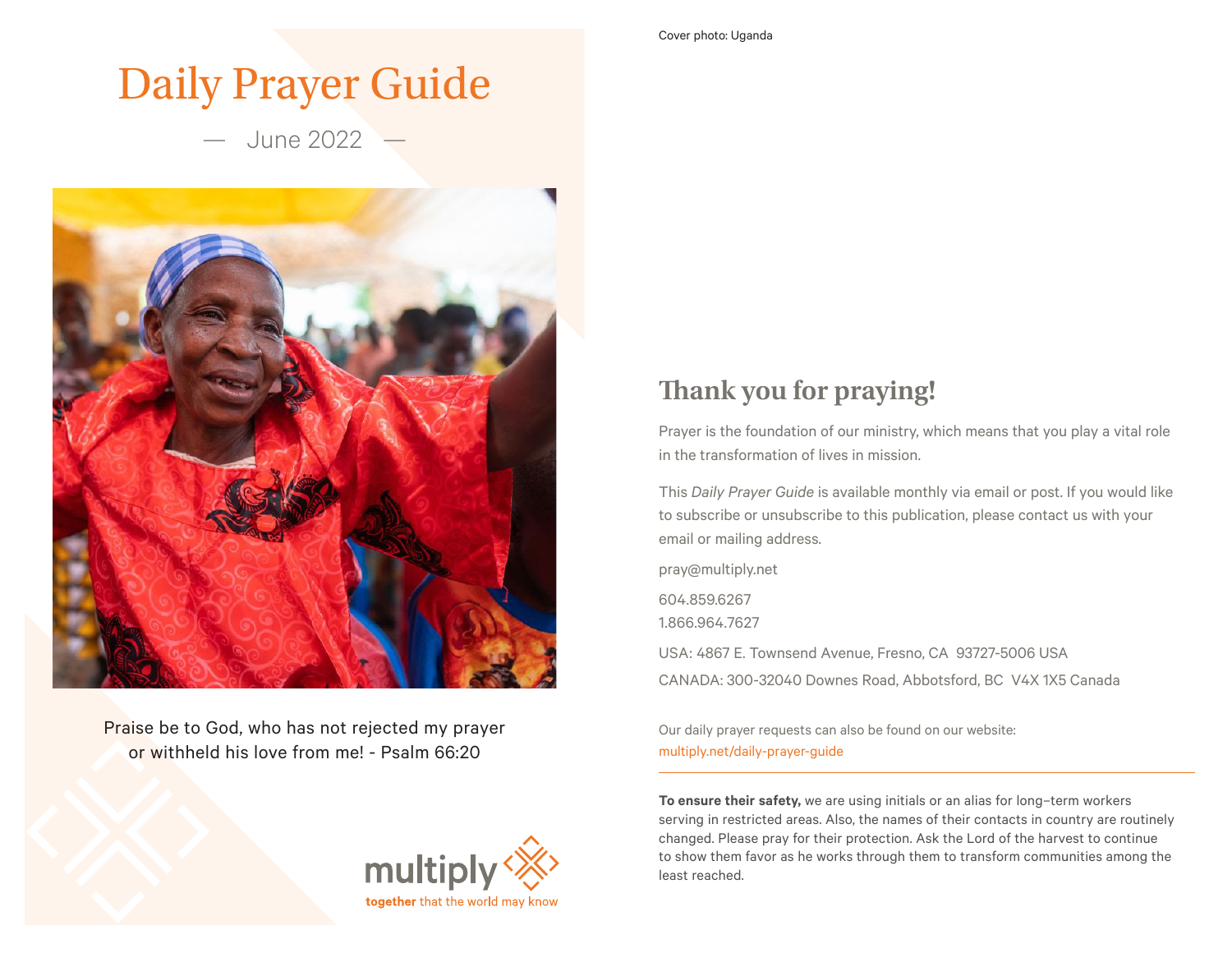### **1** WEDNESDAY: MULTIPLY USA/CANADA

"Thank our faithful God, together with the Multiply family, for supplying a new General Director. Pray that Bruce Enns would receive daily grace to carry on in this season of transition, and to lead faithfully and fruitfully in a Christlike manner."

*When the princes in Israel take the lead, when the people willingly offer themselves - praise the Lord! - Judges 5:2*

### 2 THURSDAY: B & C CENTRAL ASIA

"This month we anticipate finally being launched into Central Asia. Pray for our student visas, which are becoming increasingly difficult for people to obtain, and for our transition from life in Colombia. Pray for all the various needs that come along with this season, and for a healthy rhythm for our lives as we learn the language and culture. Pray for our church in Colombia, and for B's father, who has had a second stroke, losing movement in his left arm and leg."

*Trust in the Lord forever, for the Lord, the Lord himself, is the Rock eternal. - Isaiah 26:4*

### [3 FRIDAY: TOMAS & MELODY VIDAL](https://multiply.net/global-worker/tomas-and-melody-vidal-1) MEXICO MEXICO

"June is an important month in our HADIME discipleship program as our students will be going on a three-week mission trip and cultural immersion experience. Please pray for safety, for the students to hear God's voice concerning the purpose he has for them, and for God's kingdom to grow. We appreciate continued prayer for our long-term visas to be granted. Thank you dearly for your support!"

*And we all, who with unveiled faces contemplate the Lord's glory, are being transformed into his image with ever-increasing glory, which comes from the Lord, who is the Spirit. - 2 Corinthians 3:18*

### [4 SATURDAY: STACY KUHNS](https://multiply.net/global-worker/stacy-kuhns) PERU

Pray for Stacy, who has been serving with the resourcing team in Piura, Peru. She and her teammates ran *Casa Caminata*, a residential discipleship house for young women, on hold since the pandemic. Pray for the young women who have been discipled to continue their walk with Jesus. Praise God that her knee surgery went well and continue to pray for full recovery.

June 1-4 *Who is like you, Lord God Almighty? You, Lord, are mighty, and your faithfulness surrounds you. - Psalm 89:8*

## June 5-11

### [5 SUNDAY: SANDRA FENDER](https://multiply.net/global-worker/sandra-fender) THAILAND

Pray for Sandra, using her hospitality gifts in the northern city of Chiang Mai. She ministers to young women incarcerated at a Juvenile Detention Center, teaching English and life skills. In addition, she partners with a local couple who foster children and helps them with a weekly children's outreach in their community.

*Our heart has not turned back, nor have our steps departed from your way. - Psalm 44:18*

### [6 MONDAY: ISRAEL & SANDRA CHAVEZ-PLETT MEXICO](https://multiply.net/global-worker/sandra-plett)

"Pray for our eleven HADIME students who go out on outreach this month. They will be serving with Pan de Vida MB church in Colima for a week, then among the Huichol people in a village in Nayarit for ten days. Praise God that as we both continue to pastor a church out of our Punto Vida thrift store, we have seen some great fruit with children's ministry. There are so many families living in such brokenness, and these children have such a great need to experience love!"

*For shoes, put on the peace that comes from the Good News so that you will be fully prepared.* - Ephesians 6:15 (NLT)

### [7 TUESDAY: WENDY EROS](https://multiply.net/global-worker/wendy-eros) JAPAN

"Praise the Lord that I have flights booked to return to Japan tomorrow. I'm so excited to be able to reconnect with many students, pastors and friends. Please pray as I look for a new apartment and get settled. Pray also for my granddaughters, who have both invited Jesus into their hearts! Pray that I will be able to connect with them often online. Thank you for partnering with me and enabling me to return to Nagoya once again!"

*See, I am doing a new thing! Now it springs up; do you not perceive it? I am making a way in the wilderness and streams in the wasteland. - Isaiah 43:19*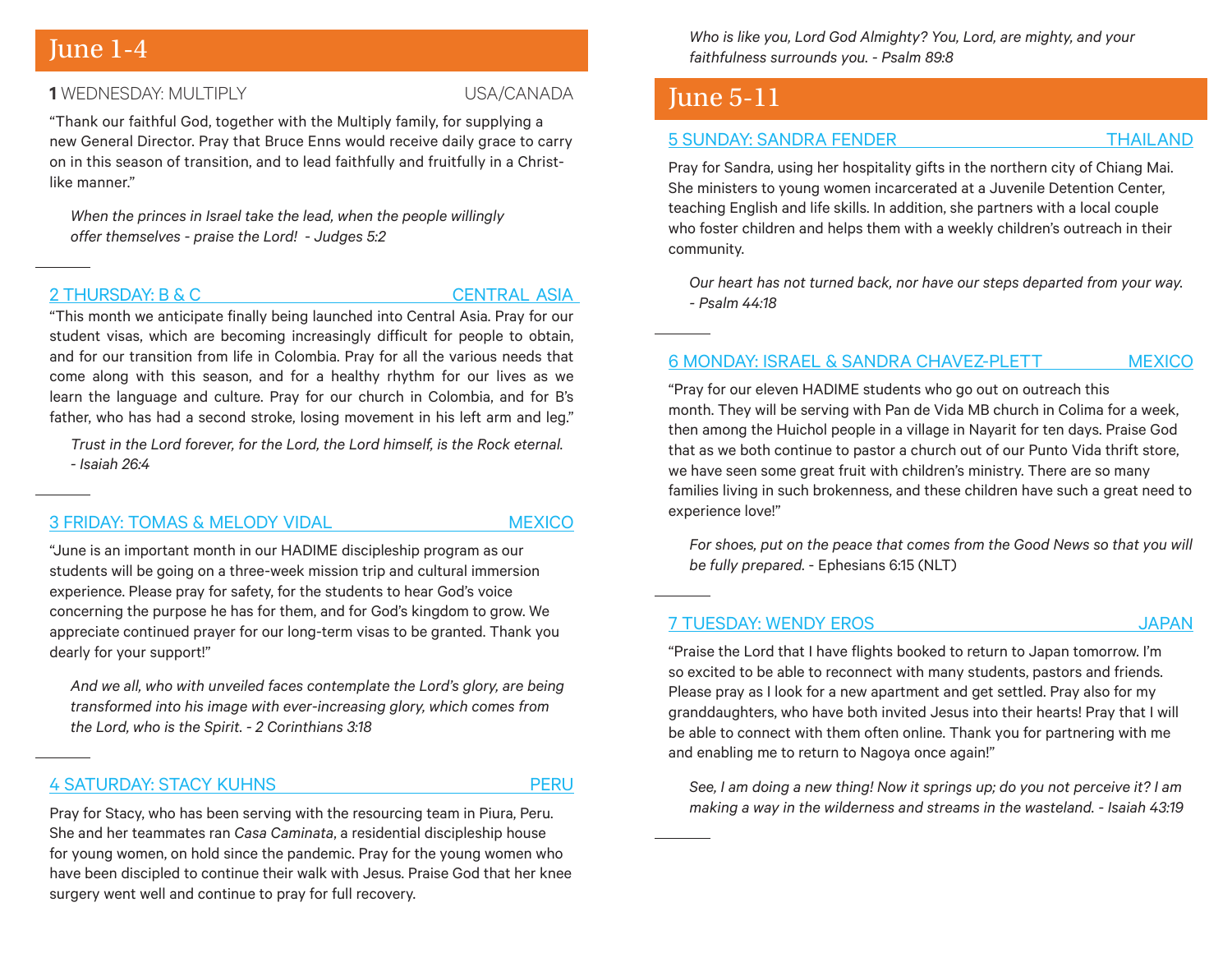### [8 WEDNESDAY: NASSER AL'QAHTANI NORTH AFRICA, MIDDLE EAST](https://multiply.net/global-worker/nasser-alqahtani)

"Pray for local churches and believers in this region, that they will continue to remain firm in their faith in Christ Jesus, not go into hiding, and not distance themselves from other believers or cease meeting together. Pray that persecution will serve to strengthen the unity of our brothers and sisters with one another and the Lord. Pray for certain believers who are facing charges and iail time for their faith."

*We do not belong to those who shrink back and are destroyed, but to those who have faith and are saved. - Hebrews 10:39*

### [9 THURSDAY: RICKY & KAREN SANCHEZ THAILAND](https://multiply.net/global-worker/ricky-karen-sanchez)

"Praise God for the recent mission trip we took with the teens from the orphanage to encourage isolated churches, hand out food, and even share the Gospel with the mayor of one village. Praise God for eight youth who accepted Christ on Good Friday. Praise God for a recent trip to Cambodia where we taught the Bible to university students from several orphanages. Please pray for Own to accept Christ. We've shared the Good News with him and helped him get off drugs."

*It is for freedom that Christ has set us free. Stand firm, then, and do not let yourselves be burdened again by a yoke of slavery. - Galatians 5:1*

### [10 FRIDAY: EMERSON CARDOSO BRAZIL](https://multiply.net/global-worker/emerson-cardoso-1)

"Praise God for all the encouraging events and stories surrounding the ICOMB summit in Brazil in May. Pray for the indigenous believers that we were able to take a team to visit along the Amazon River. Pray for strategies for the training of church leaders, and for our MB Conference of Churches in Brazil to grow in unity and wisdom."

*I thank Christ Jesus our Lord, who has given me strength, that he considered me trustworthy, appointing me to his service. - 1 Timothy 1:12*

### [11 SATURDAY: RENÉ & LISA NYLAND](https://multiply.net/global-worker/rene-and-lisa) CANADA

Pray for this couple as they serve among the First Nations peoples in the Georgian Bay Region of Ontario. They seek to share the good news of Jesus Christ in holistic and indigenous ways while empowering First Nations leaders to plant house churches in their own communities.

*For the Word of God is alive and active. Sharper than any double-edged sword, it penetrates even to dividing soul and spirit, joints and marrow; it judges the thoughts and attitudes of the heart.* - Hebrews 4: 12

# June 12-18

### [12 SUNDAY: KAI & DENISA WEST AFRICA](https://multiply.net/global-worker/K-and-d)

Pray for this couple, working with a national partner in a West African country, assisting the local church in church planting, whole-life discipleship and community development. The local ministry meets physical and spiritual needs through media, agriculture and water projects, a medical clinic, education, and trades, all the while presenting the love of Jesus.

*We who have fled to take hold of the hope set before us may be greatly encouraged. We have this hope as an anchor for the soul, firm and secure. - Hebrews 6:18b-19*

### [13 MONDAY: ROBERT & ANNE THIESSEN](https://multiply.net/global-worker/robert-anne-thiessen) MEXICO

Please pray for Robert & Anne as they have now packed up their belongings and left Tlaxiaco, Mexico, where they have been doing training programs with Sin Fronteras. Pray for a healthy transition for this next season of life in Canada.

*The Lord himself goes before you and will be with you; he will never leave you nor forsake you. Do not be afraid; do not be discouraged. - Deuteronomy 31:8*

### [14 TUESDAY: SEAN & SANDRA \(S & S\) EAST ASIA](https://multiply.net/global-worker/s-and-s-3)

"We are thankful to be able to keep developing resources and training Bible translators online, even with all the security constraints and pandemic restrictions. Please pray for the twenty language groups that still lack translators. Praise God for local believers reaching out to these people groups, learning the task of translation on the ground. It is sometimes tempting to look at all the problems and obstacles and to worry, but the bottom line is that God's got this!"

*He said to them, "Go into all the world and preach the Gospel to all creation. - Mark 16:15*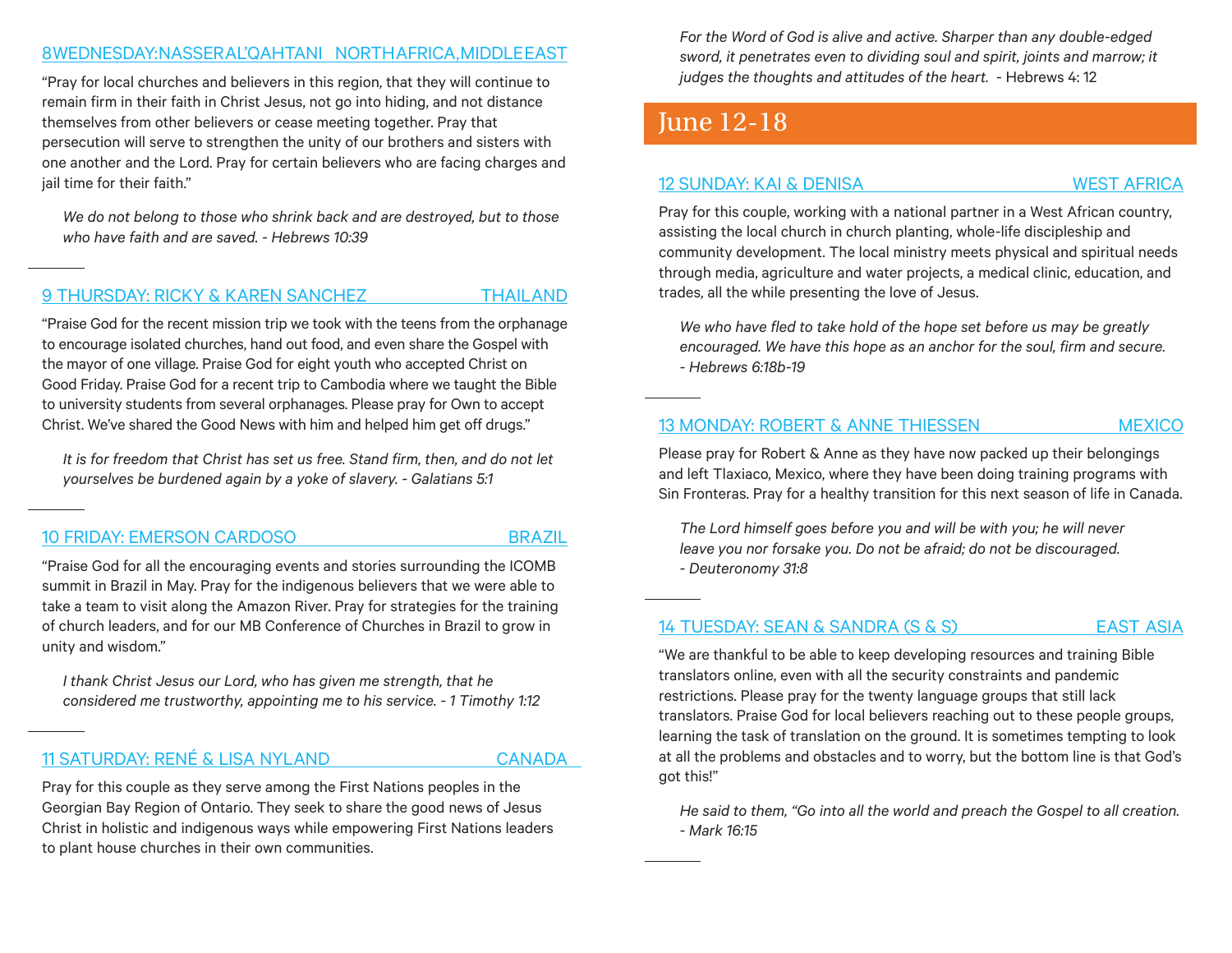# **Building Biffies in Myanmar**

THAILAND | By Louise Sinclair-Peters

It has been a challenge to follow up with the over two thousand new believers that made a commitment to Jesus during our Christmas outreach events in Myanmar. We are continually looking for new means to gain access to the remote Buddhist villages where these new believers live. It is not easy; even less so, during oppressive military rule. Declaring oneself an "evangelist" is a sure way to close doors. We needed another strategy. It was while our outreach team was embarking on a recent trip to the village of Mrauk Oo in Rakhine State that the Lord led us to an unexpected solution.

When the team first arrived at Mrauk Oo, they were horrified. On top of the many hardships forced upon them by the constant threat of military raids, bombs, food shortages, and COVID-19, these villagers were living without the means for simple, basic hygiene.

"Louise, there is excrement everywhere!" one team member called to tell me. "This is a village of over five hundred people, and they have only two outhouses. The young people just go into the jungle and find a tree, but the older people cannot go that far, or they cannot make it in time."

It was after that call that the team sensed the Holy Spirit ask: "Would you being willing to do anything to reach these people? I'm sure I can open the door for you, if you offer to dig them a toilet." Humbly, they said yes, and before too long I had another call from them.

"Louise," the team member said excitedly, "we have built ten new outhouses! It's hard work, digging through the rocky soil, so we have made friends with all the young men in the village. I noticed that once they finish their rice whiskey production in the morning, they have nothing else to do, and are totally bored. Now they are working with us!"

Our team had a great time building biffies with these young volunteers and shared the love of Jesus Christ with the village. As a result, a new church has now been planted in this least-reached state in Myanmar, and eight people have already been baptized! Pray for these new believers to grow in their faith and boldness and pray for the people of Myanmar to find Jesus in these dark days.

# **On the Other Side**

MEXICO | By Eleazar Diaz

We were all really excited to cross the bridge. Well, all of us except one.

Our HADIME discipleship was in its final weeks, and as a group we were now travelling to share the Gospel with various remote indigenous villages in Mexico. One place in particular, high in the mountains, required crossing over a rather shaky-looking suspension



bridge. Most of the students had no problem with this and were exclaiming over the amazing view on the other side. One of the students, however, hesitated. When I gave her a gentle push from behind to encourage her to cross, she promptly sat down on the ground and burst into tears.

"*Que te pasa*?" I asked her, concerned. "What's wrong?" Brokenly, she shared with me how as a young child she had been forced across a terrifying bridge by her father. When she became

paralyzed by fear halfway across, her father simply left her there, alone. My push had, literally, pushed her back into that trauma.

"I will not do that," I told her. "I will not leave you alone on this bridge." The look she gave me was both desperate yet trusting, as slowly she got back on her feet. We could see the other students, safe on the far side, waving us on with smiles and cheers. Together, we crossed over, and although she continued to cry quietly the entire time, she overcame her fear. Later, she told us how meaningful that crossing had been for her, how healing.

God does not ask us to cross our bridges alone. I am realizing this truth on a whole new level these days. Last year was my first experience as program director for HADIME. There were times when I felt overwhelmed with self-doubts, but never did I feel alone. Our team here was a constant source of encouragement, comforting me in my fear and challenging me to overcome it. I think to myself, it has been over a decade since my own time as a HADIME student. Back then, there were always others investing in my life, believing in me, and walking beside me. Now, I get to be that person for other students.

And the view is amazing, here on the other side.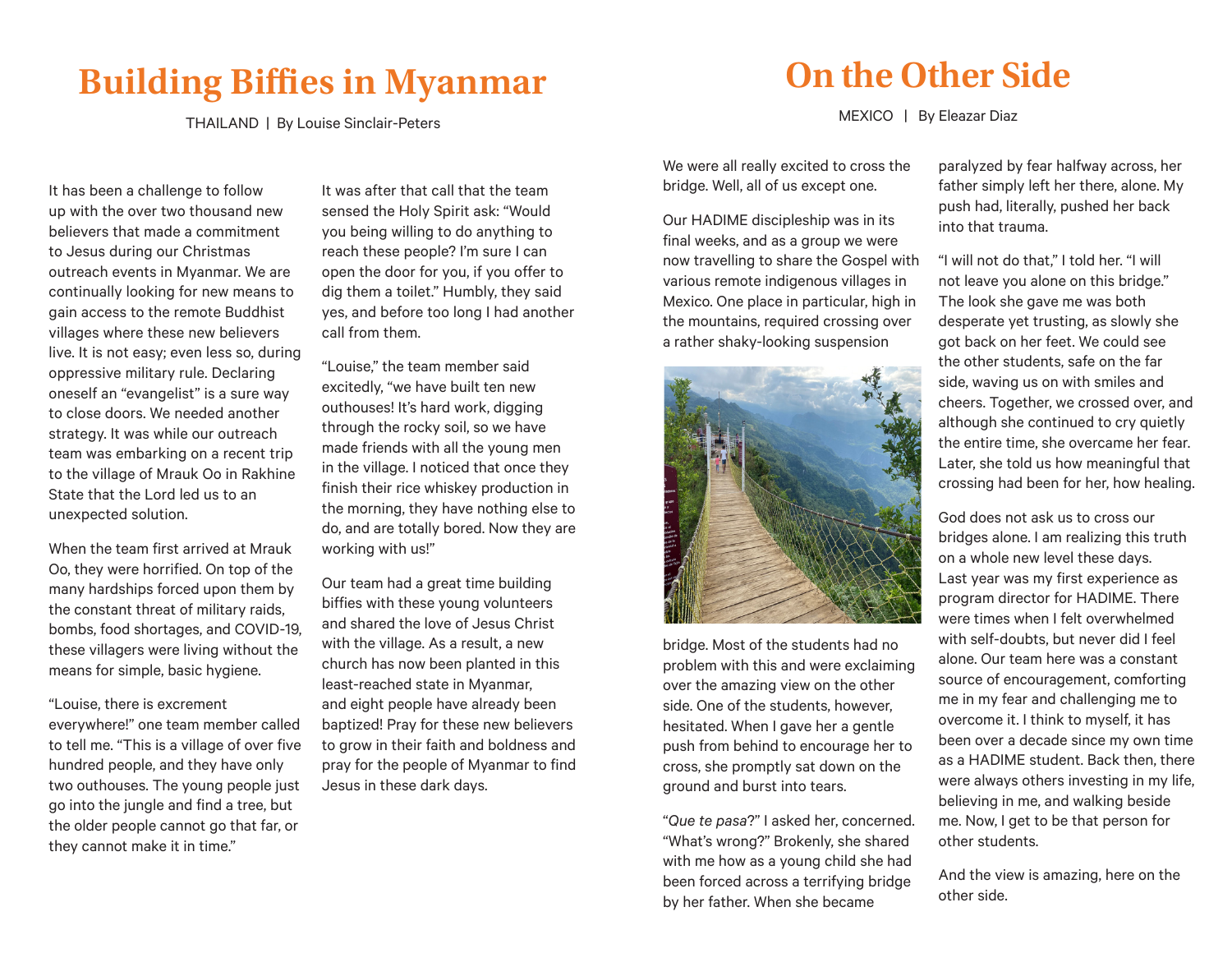# **Daily Prayer Guide**

June 2022

| Sunday                           | Monday                                     | Tuesday                  | Wednesday                          | Thursday                  | Friday                  | Saturday                    |
|----------------------------------|--------------------------------------------|--------------------------|------------------------------------|---------------------------|-------------------------|-----------------------------|
|                                  |                                            |                          | $\mathbf{1}$                       | $\overline{2}$            | 3                       | 4                           |
|                                  |                                            |                          | Multiply                           | <b>B&amp;C</b>            | Tomas & Melody<br>Vidal | Stacy Kuhns                 |
|                                  |                                            |                          | USA/CANADA                         | <b>CENTRAL ASIA</b>       | <b>MEXICO</b>           | PERU                        |
| 5                                | 6                                          | $\overline{\mathbf{z}}$  | 8                                  | 9                         | 10                      | 11                          |
| Sandra Fender                    | <b>Israel &amp; Sandra</b><br>Chavez-Plett | <b>Wendy Eros</b>        | Nasser al'Qahtani<br>NORTH AFRICA, | Ricky & Karen<br>Sanchez  | <b>Emerson Cardoso</b>  | René & Lisa Nyland          |
| <b>THAILAND</b>                  | <b>MEXICO</b>                              | <b>JAPAN</b>             | <b>MIDDLE EAST</b>                 | <b>THAILAND</b>           | <b>BRAZIL</b>           | CANADA                      |
| 12                               | 13                                         | 14                       | 15                                 | 16                        | 17                      | 18                          |
| Kai & Denisa                     | Robert & Anne<br>Thiessen                  | Sean & Sandra<br>(S & S) | Lavern Pratt                       | Robert & Marlene<br>Baerg | G & N                   | Paul & Sara Raugust         |
| <b>WEST AFRICA</b>               | <b>MEXICO</b>                              | <b>EAST ASIA</b>         | <b>PANAMA</b>                      | <b>MONGOLIA</b>           | <b>CENTRAL ASIA</b>     | <b>FRANCE</b>               |
| 19                               | 20                                         | 21                       | 22                                 | 23                        | 24                      | 25                          |
| Rebecca Hiebert                  | J & M                                      | Joanna Chapa             | Joanna & Jonathan<br>Gutierrez     | Johanna Neudorf           | Edd & Ingrid Russell    | Doug Hiebert<br>SUB-SAHARAN |
| <b>THAILAND</b>                  | <b>SOUTH ASIA</b>                          | PERU                     | <b>PORTUGAL</b>                    | <b>GERMANY</b>            | <b>THAILAND</b>         | <b>AFRICA</b>               |
| 26                               | 27                                         | 28                       | 29                                 | 30                        |                         |                             |
| Dave & Louise<br>Sinclair-Peters | Jonathan Mitchell                          | Cynthia Friesen          | Cory & Masami<br>Giesbrecht        | Carmen Owen               |                         |                             |
| <b>THAILAND</b>                  | CANADA                                     | <b>THAILAND</b>          | <b>JAPAN</b>                       | <b>THAILAND</b>           |                         |                             |

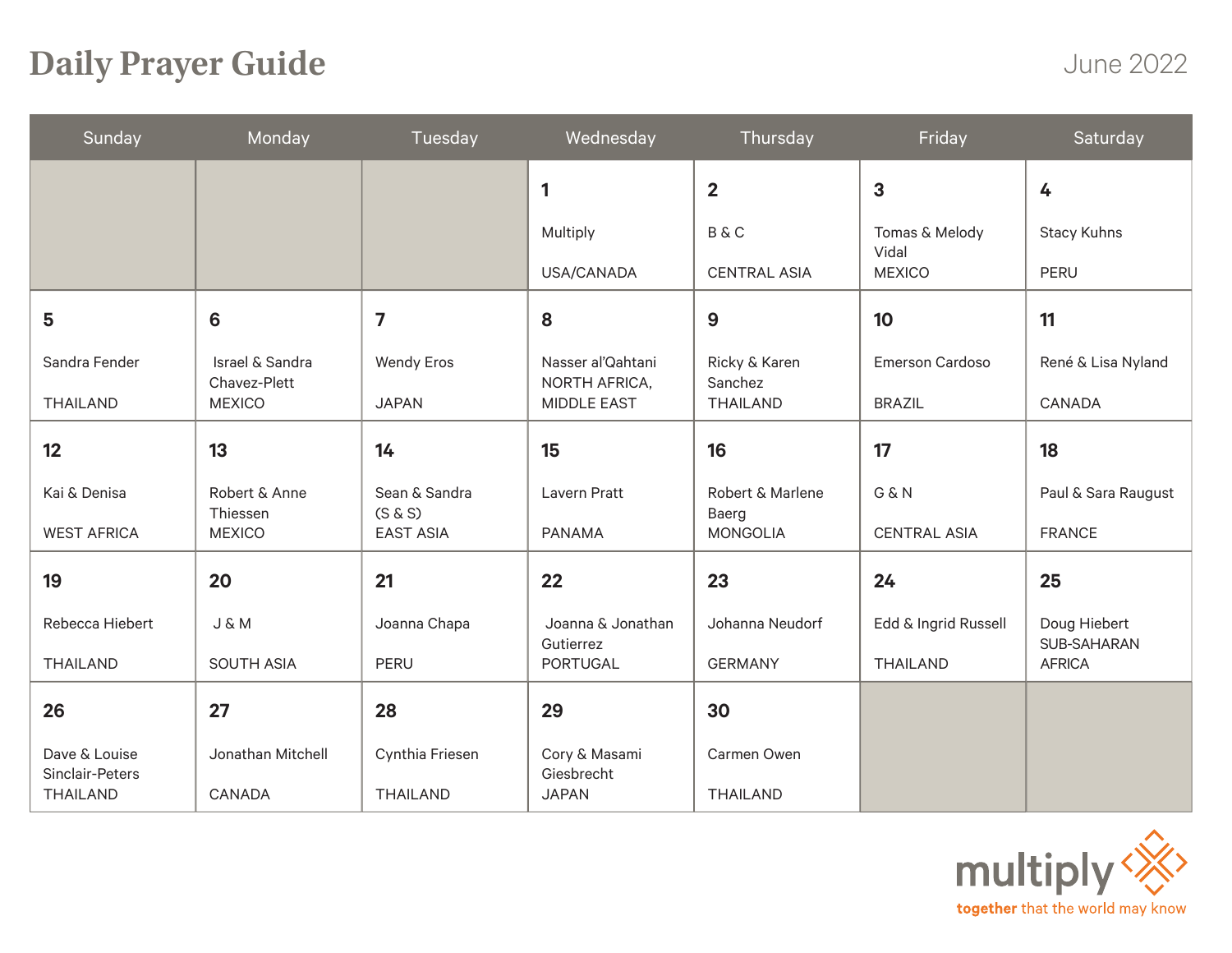### [15 WEDNESDAY: LAVERN PRATT PANAMA](https://multiply.net/global-worker/lavern-pratt)

""Praise God that I am in Panama, now serving alongside Multiply workers here to reach the indigenous people. Pray for my relationships with the women to be strengthened, and for the Wounaan churches in Panama as they meet together, encourage one another and reach out to other communities. Pray for unity and strong teams."

*That is why we labor and strive, because we have put our hope in the living God, who is the Savior of all people, and especially of those who believe. - 1 Timothy 4:10*

### [16 THURSDAY: ROBERT & MARLENE BAERG MONGOLIA](https://multiply.net/global-worker/robert-marlene-baerg)

"This is our busy season, with farming in full swing and also with engaging with our community and the many guests we host. Pray that we would have discernment to balance our personal times with God with the many commitments around us. Also pray with us for our internship couple, Terrell and Christina Zacharias-Aji, as they settle into their life and work here in Mongolia for the next eight months."

*He turned the desert into pools of water and the parched ground into flowing springs; there he brought the hungry to live, and they founded a city where they could settle. They sowed fields and planted vineyards that yielded a fruitful harvest…* - Psalm 107:35-37

### 17 FRIDAY: G & N CENTRAL ASIA

"Pray for the poor in this country. Around 2.9 million houses have been cut from the electrical system, as families below the poverty line are not able to pay their bills. Public demonstrations have been reported all around the country in protest. Please pray for the three churches we are serving here, and for our involvement in the Ukraine refugee crisis, helping churches in Romania and Moldova. Pray for N, who has been unwell and is seeing an endocrinologist. My (G) glaucoma is not advancing, but my vision is continuing to deteriorate. Stress is taking a toll on our bodies."

*Stretch out your hand to heal and perform signs and wonders through the name of your holy servant Jesus. - Acts 4:30*

### [18 SATURDAY: PAUL & SARA RAUGUST](https://multiply.net/global-worker/p-s) FRANCE

Pray for this couple, working alongside the local church to catalyze spiritual growth, whole-life discipleship, leadership development, and holistic church planting among the North African and Turkish population in Europe. They also work to raise up transformational peacemakers in conflict regions of the world, through an ongoing peace camp initiative.

*And walking in the fear of the Lord and in the comfort of the Holy Spirit, they were multiplied. - Acts 9:31 (NKJV)*

## June 19-25

### [19 SUNDAY: REBECCA HIEBERT THAILAND](https://multiply.net/global-worker/rebecca-hiebert)

"Please pray for the Christians here to be filled with boldness in sharing their faith with others. Pray especially for those individuals who are the only believers in their family. We are asking God for entire families to come to know Jesus."

*When they saw the courage of Peter and John and realized that they were unschooled, ordinary men, they were astonished, and they took note that these men had been with Jesus. - Acts 4:13*

### [20 MONDAY: J & M SOUTH ASIA](https://multiply.net/global-worker/j-and-m)

Please pray for these Paraguayan Mennonite Brethren Conference workers as they serve with Multiply in South Asia. Praise God for how they create, apply and assess a training program designed for Christian teachers engaged with children of the people groups in their region.

*Feed the hungry and help those in trouble. Then your light will shine out from the darkness, and the darkness around you will be as bright as noon. - Isaiah 58:1*

[21 TUESDAY: JOANNA CHAPA PERU](https://multiply.net/global-worker/joanna-chapa)

"Due to my ongoing and varying health challenges since contracting COVID-19, Multiply has put me on an extended health leave and will be reviewing this on a month by month basis. This includes currently reviewing my assignment as it relates to Peru. Pray for us to discern this next season of living on mission with Jesus, no matter what geographical location I find myself in."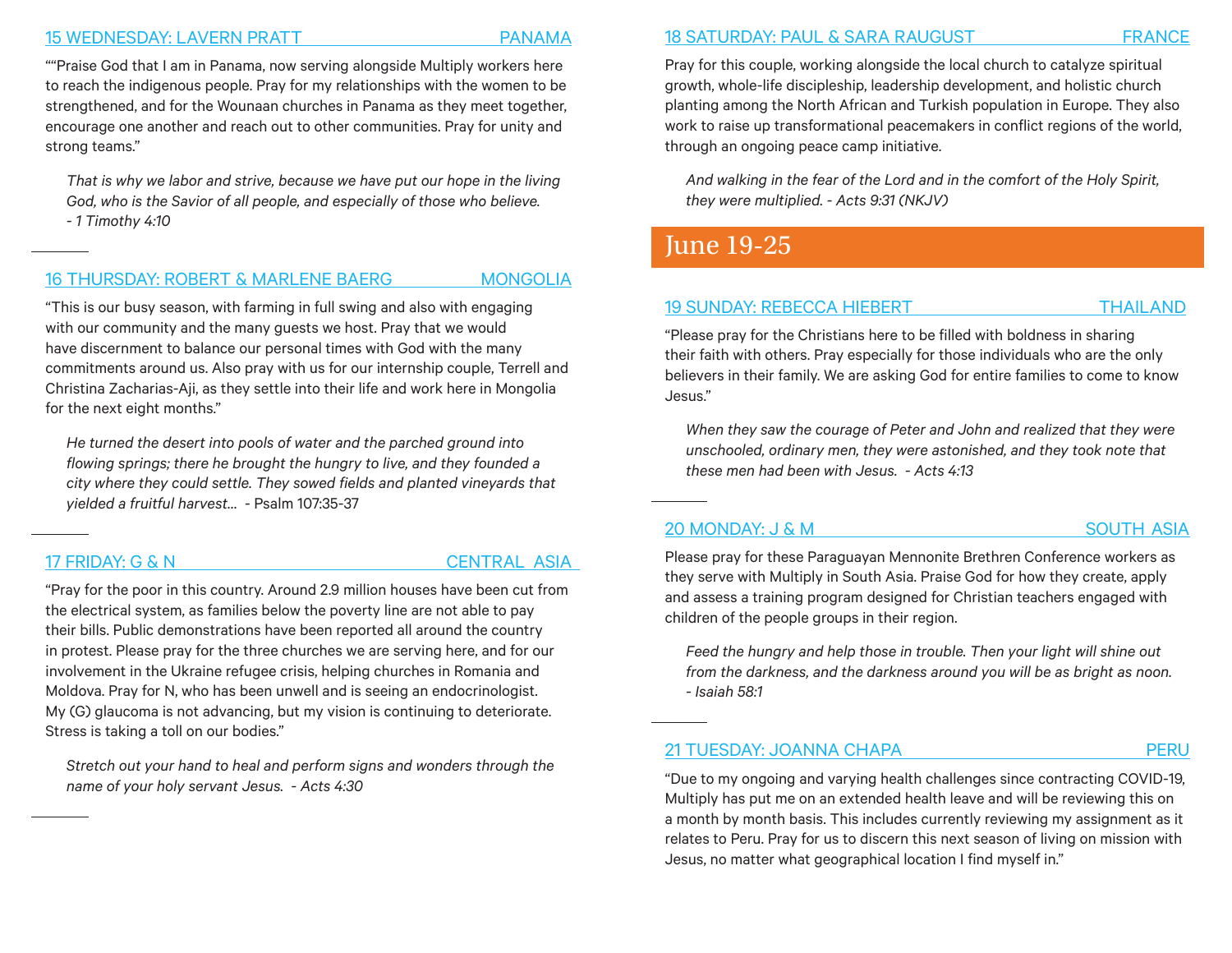*The Lord will guide you always; he will satisfy your needs in a sun-scorched land and will strengthen your frame. You will be like a well-watered garden, like a spring whose waters never fail.* - Isaiah 58:11

### [22 WEDNESDAY: JOANNA & JONATHAN GUTIERREZ PORTUGAL](https://multiply.net/global-worker/joanna-pharazyn)

"Praise God that we now have two second-hand stores, providing us with opportunities to join God as he is at work in people's lives. Please pray for us to hear the leading of the Holy Spirit, to be filled with love and compassion, and to be bold with the truth of the Gospel. Continue praying for Jonathan as he learns the language and adapts to the culture."

*For I am not ashamed of the Gospel, because it is the power of God that brings salvation to everyone who believes. - Romans 1:16*

### [23 THURSDAY: JOHANNA NEUDORF](https://multiply.net/global-worker/johanna-neudorf-1) GERMANY

"Praise God that our little congregation is growing in numbers and depth of faith. We were able to run a fun fair at the nearby park and are now praying for ways to keep in contact with the neighbors we met. Pray for the team that is running the Tuesday afternoon Kid's Club, that the children from the neighborhood will feel loved and welcomed. Pray also for wisdom in our lead team as we seek to communicate with and inspire others to find their place in other teams or small groups."

*How good and pleasant it is when God's people live together in unity! - Psalm 133:1*

### [24 FRIDAY: EDD & INGRID RUSSELL](https://multiply.net/global-worker/edd-ingrid-russell) THAILAND

"Praise God for a small team from Bethel Church who joined pastor Naat in reaching a nearby village that had no believers. One woman and ten teenagers there said yes to following Jesus! Pray for Mo, a young woman who has come to work with us as an intern. She engages well with the teenagers, and we appreciate her energy. Please pray that we can work together well as a team and that God's love will shine through as we disciple these young believers to grow in their love for God."

*I pray that out of his glorious riches he may strengthen you with power through his Spirit in your inner being. - Ephesians 3:16*

### [25 SATURDAY: DOUG HIEBERT SUB-SAHARAN AFRICA](https://multiply.net/global-worker/doug-deanna-hiebert)

"Praise God for the time we had hosting Robert from Uganda, here in Canada, and for the faith that was stirred up in each person that attended the ICOMB summit in Brazil last month. Please pray for this busy season of travel. Pray for God's mercy in all of this, both for me and the family. Pray for health, for the words to speak at the right moment, and for favor with all people."

*All the paths of the Lord are mercy and truth to such as keep his covenant and his testimonies.* - Psalm 25:10 (NKJV)

## June 26-30

### [26 SUNDAY: DAVE & LOUISE SINCLAIR-PETERS THAILAND](https://multiply.net/global-worker/dave-louise-sinclair-peters)

"Father, we ask that you provide for the many Myanmar refugee families that have crossed into Thailand and are now living in desperate situations along the border. Thank you for giving us the opportunity as believers to invite many of these people to join our discipleship school during these last months. We ask that your Spirit would open their eyes to see Jesus and that they would become followers of the Good Shepherd. Amen."

*Did you not…clothe me with skin and flesh and knit me together with bones and sinews? You gave me life and showed me kindness, and in your providence watched over my spirit.* - Job 10:11-12

**27** MONDAY: JONATHAN MITCHELL CANADA

Pray for Jonathan as he oversees the 604 Network, a movement of youth and campus ministries in Metro Vancouver supporting holistic student discipleship through the local church.

*Hold on to the pattern of sound teaching you have heard from me, with the faith and love that are in Christ Jesus. Guard the good treasure entrusted to you with the help of the Holy Spirit who dwells in us.* - 2 Timothy 1:13-14

[28 TUESDAY: CYNTHIA FRIESEN](https://multiply.net/global-worker/cynthia-friesen) THAILAND

"Praise God for thirteen people who were baptized last month. We continue to see so many answered prayers, miracles and spiritual fruit - but the enemy keeps fighting hard. Please pray for our Thai and Hmong believers to have a bold witness among their family and friends who do not yet know Jesus. Pray for Pa Dong, who moved into an apartment complex near a university and is